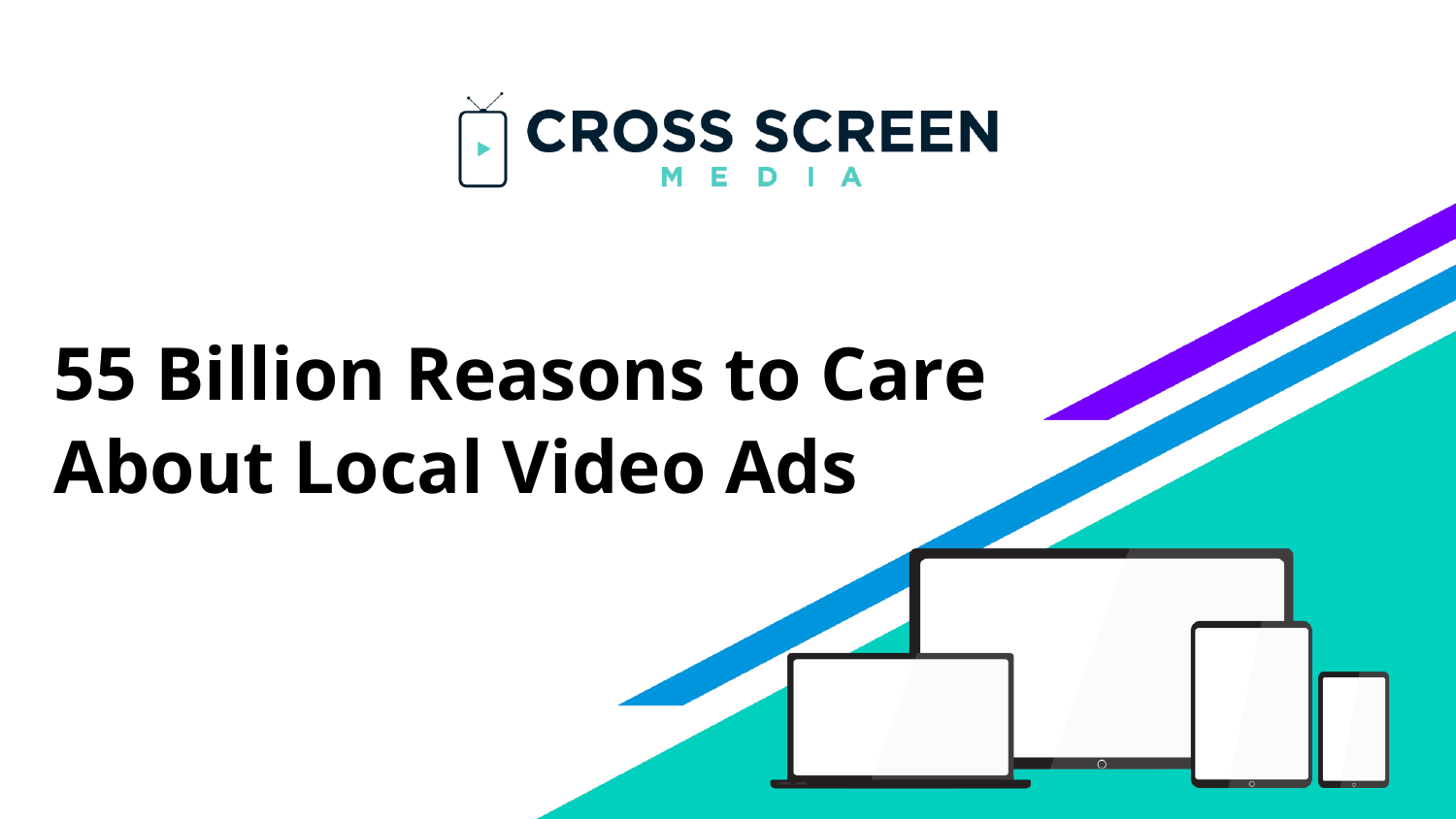# **7 Big questions**

- 1. How large is the video ad market in the United States?
- 2. How large is the local video ad market in the United States?
- 3. Where is consumer attention?
- 4. Does video ad spend line up with consumer attention?
- 5. How many local video ad buyers are there in the United States?
- 6. What are the biggest challenges for video ad buyers and sellers?
- 7. What does the future look like?

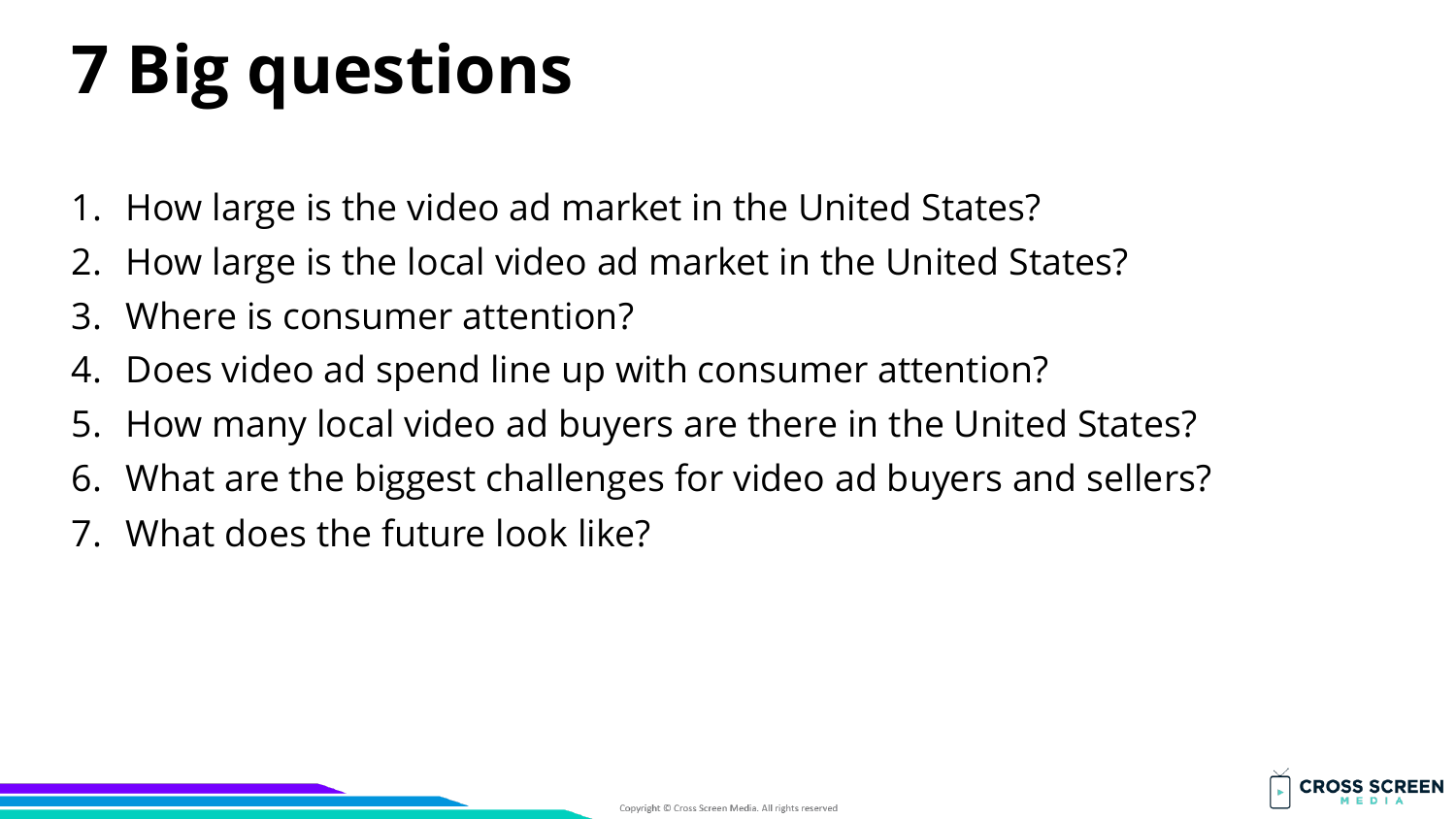# **Housekeeping: Level Set on Terms**

- **1. Video Ad Market –** This encompasses the entire video market including television (broadcast, cable, satellite, etc.) and digital (CTV/OTT, social, mobile/desktop, etc.)
- **2. Local vs. National** Local is any ad purchased with specific geography (zip codes through regions)
- **3. Linear = Broadcast + Cable**
- **4. CTV** is included in digital
- **5. Targeted** Any ad that is targeted to a specific 1<sup>st</sup> and/or 3<sup>rd</sup> party data set (CRM, etc.). This includes both addressable (1:1) as well as data-driven linear.
- **6. Non-Targeted –** Any ad that is targeted to a traditional demo such as age/gender.

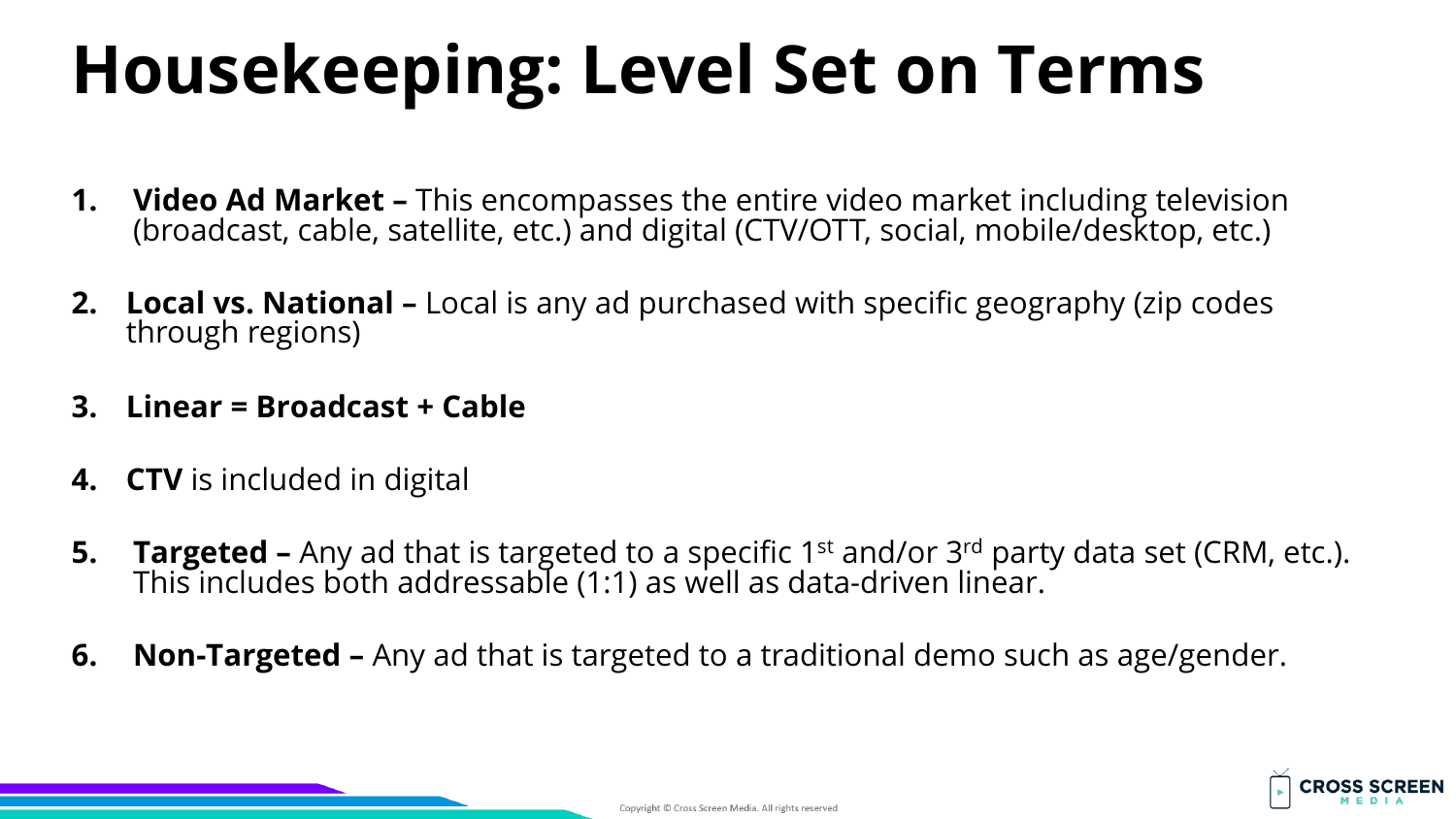## **Why you should care**



Copyright © Cross Screen Media. All rights reserved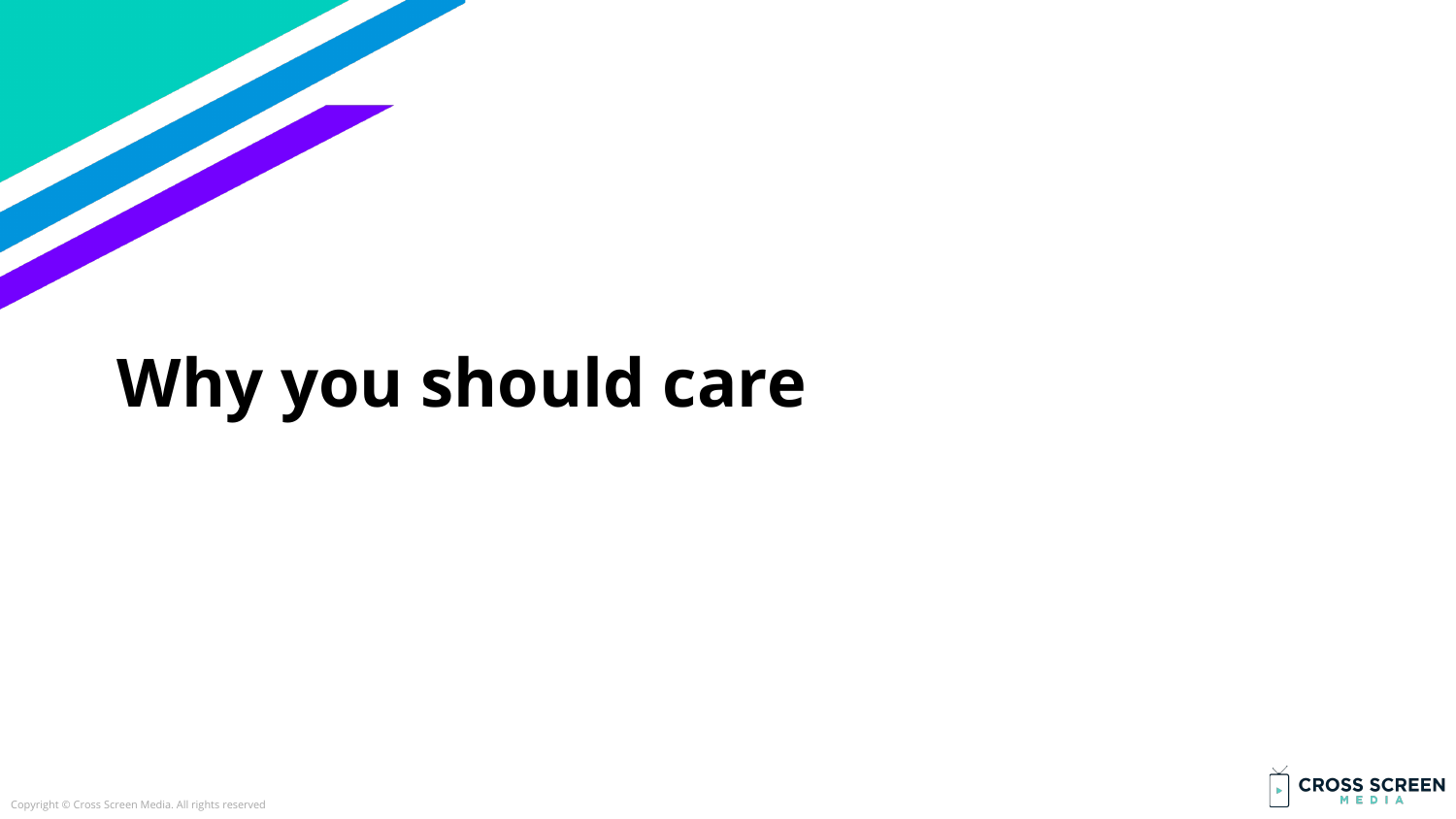## **3 mega trends that will shape the future of video advertising**

**All screens will be bought and sold together in a cross screen format**



**1**

**All video advertising will be bought and sold against audiences versus age/gender**



**Advertisers will place more value on performance (brand/sales lift, etc.) vs. reach/frequency**

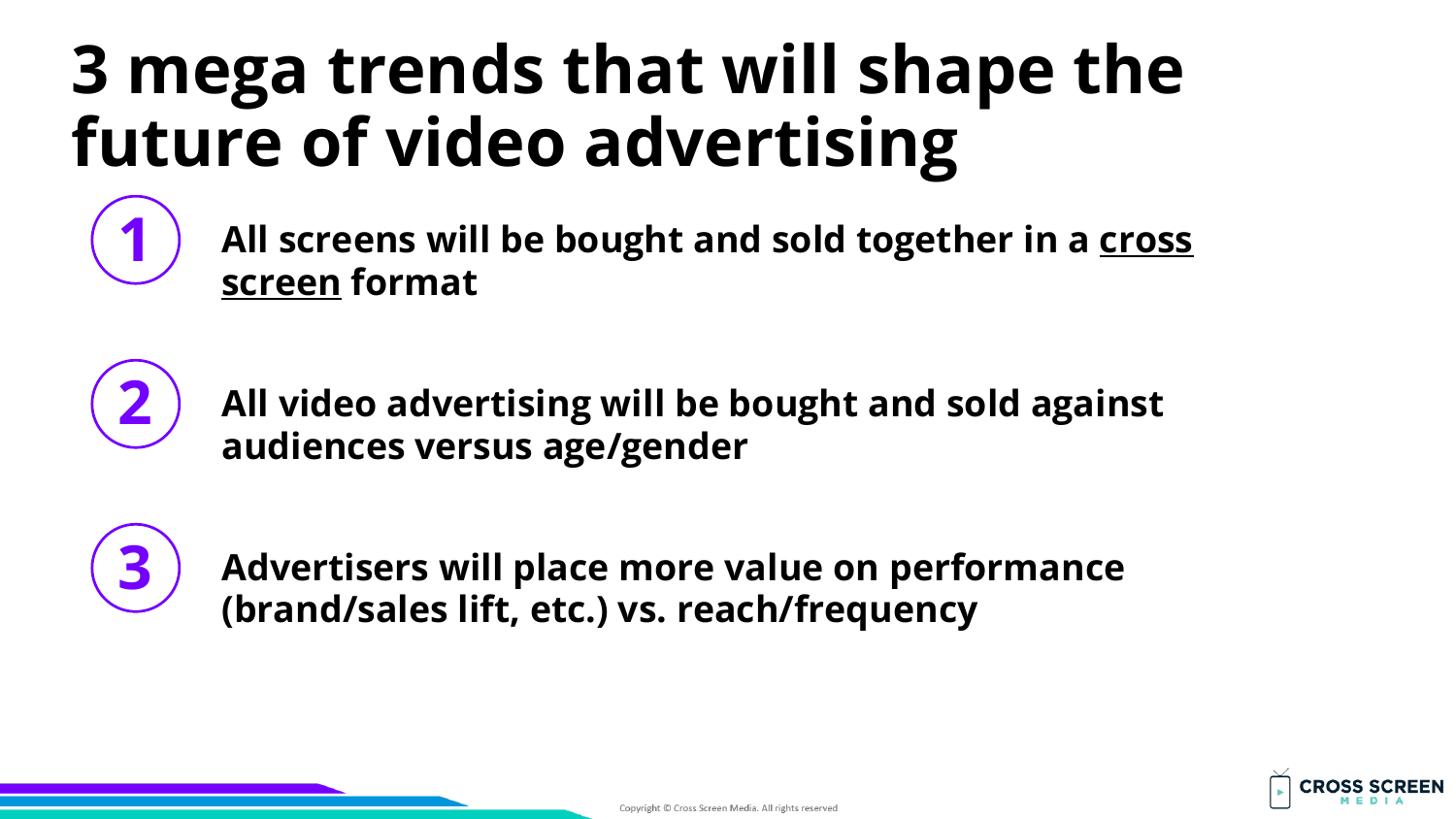#### **Big question #1:** How large is the video ad market in the United States?

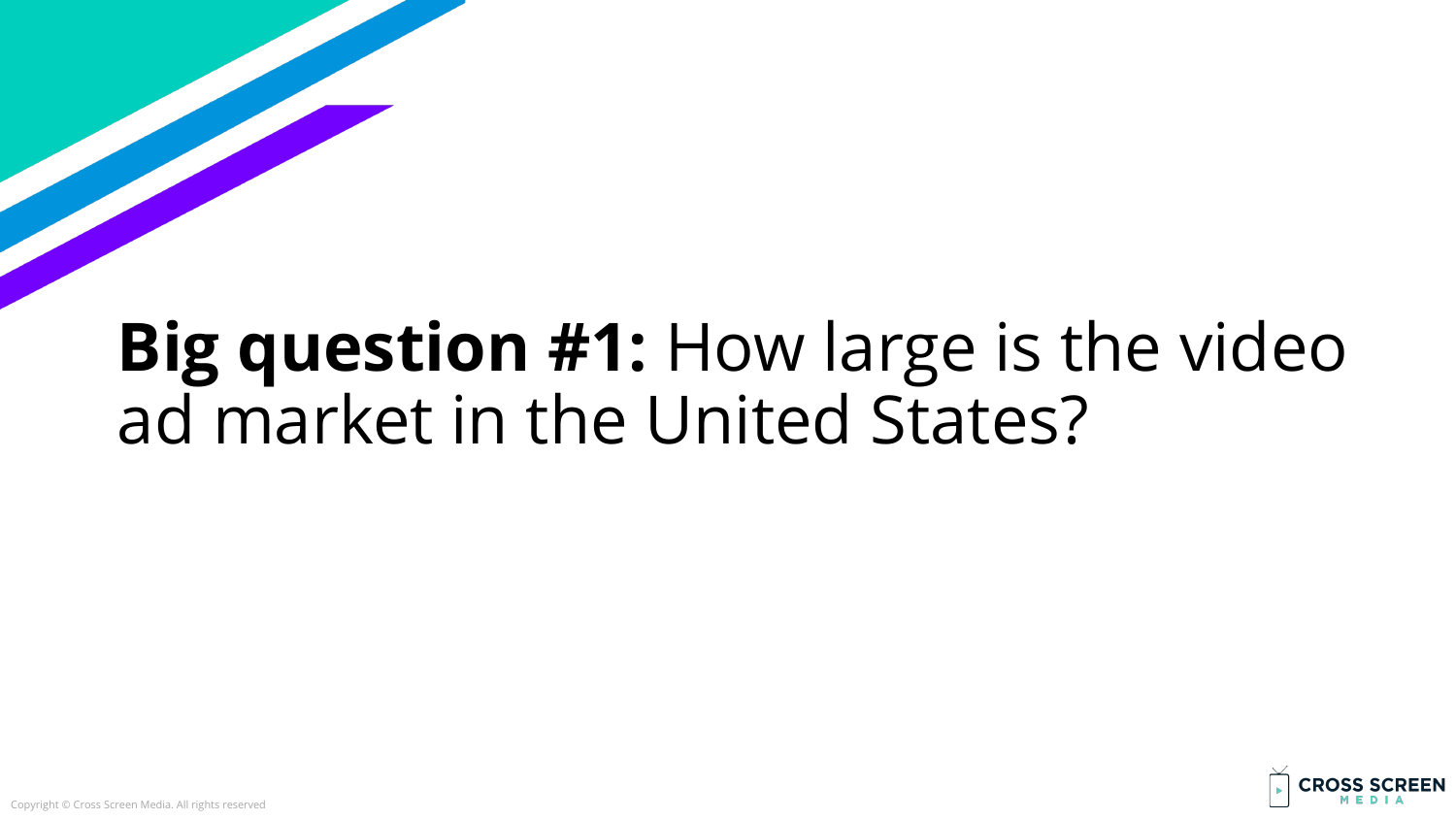#### **Video accounts for 41% of U.S. ad market**



Updated: 2022-C Source: eMarket Key fact: The U.S. ad market is growing **7%** per year (CAGR)

Copyright © Cross Screen Media. All rights reserved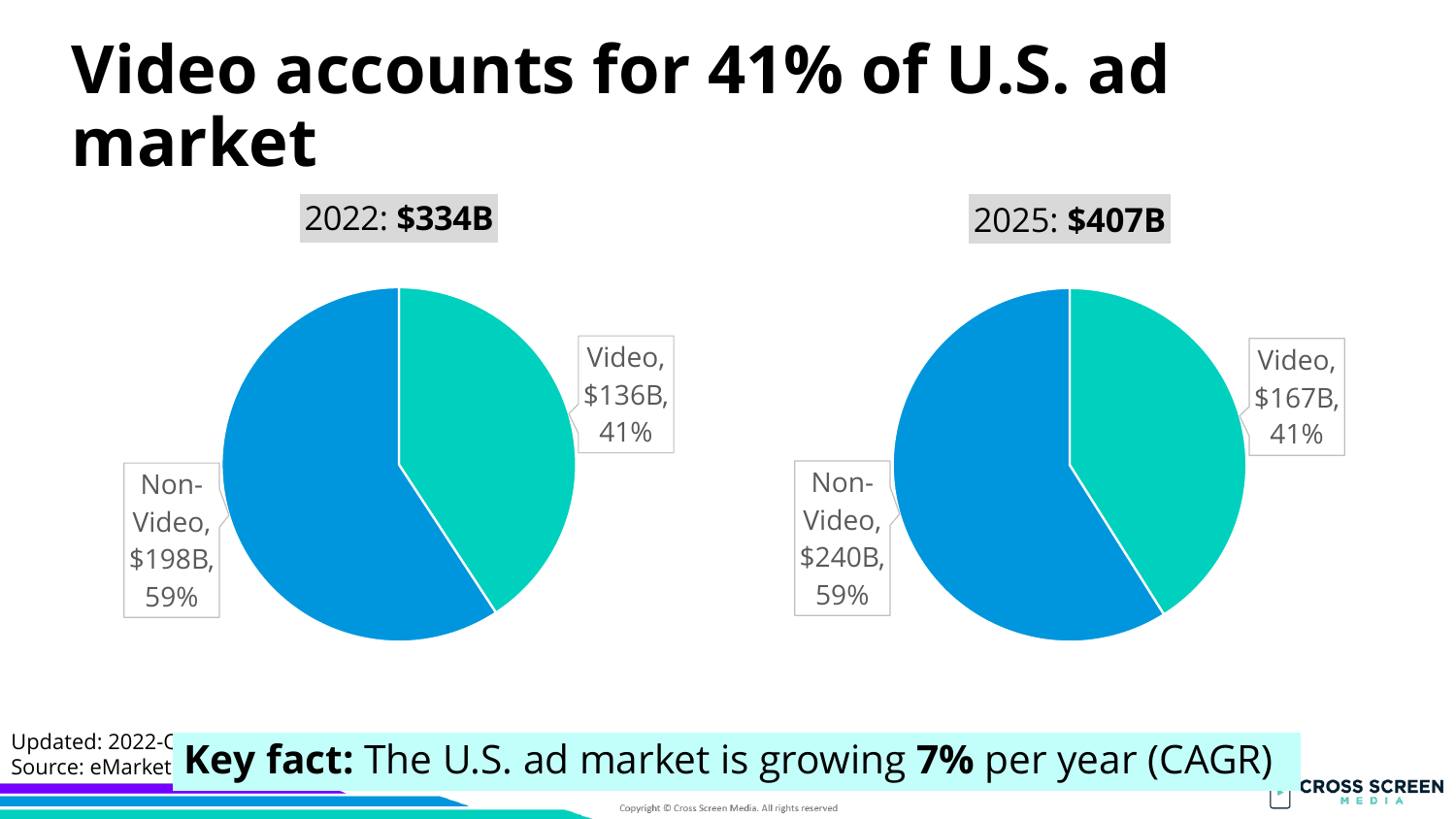#### **Digital (including CTV/OTT) is now the majority of U.S. video ad spend**

#### 2022: **\$136B**

2025: **\$167B**



<sup>Updated: 21</sup> **Key fact:** The U.S. video ad market is growing **7%** per year (CAGR)

Copyright © Cross Screen Media, All rights reserved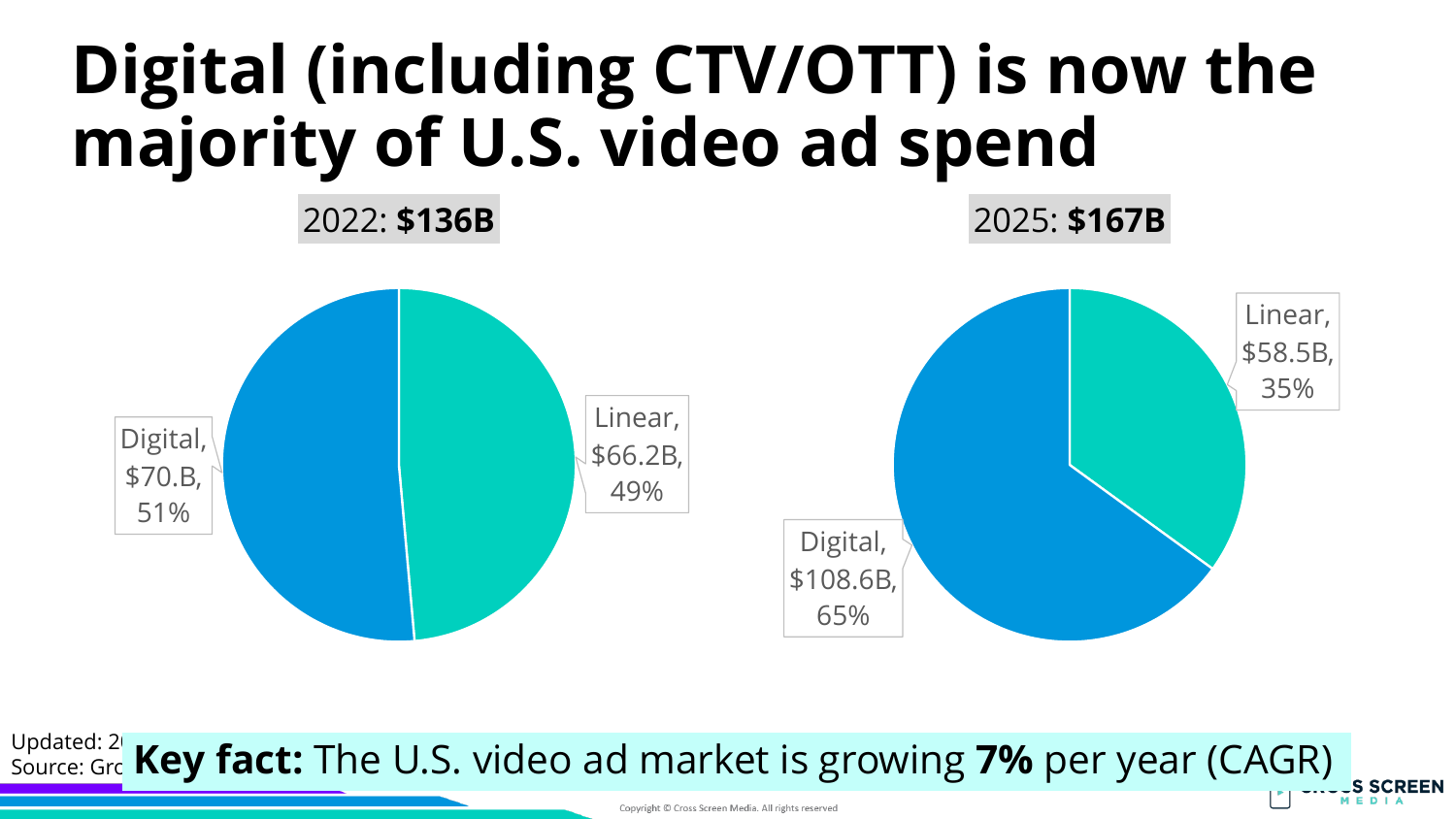#### **Big question #2:** How large is the local video ad market in the United States?

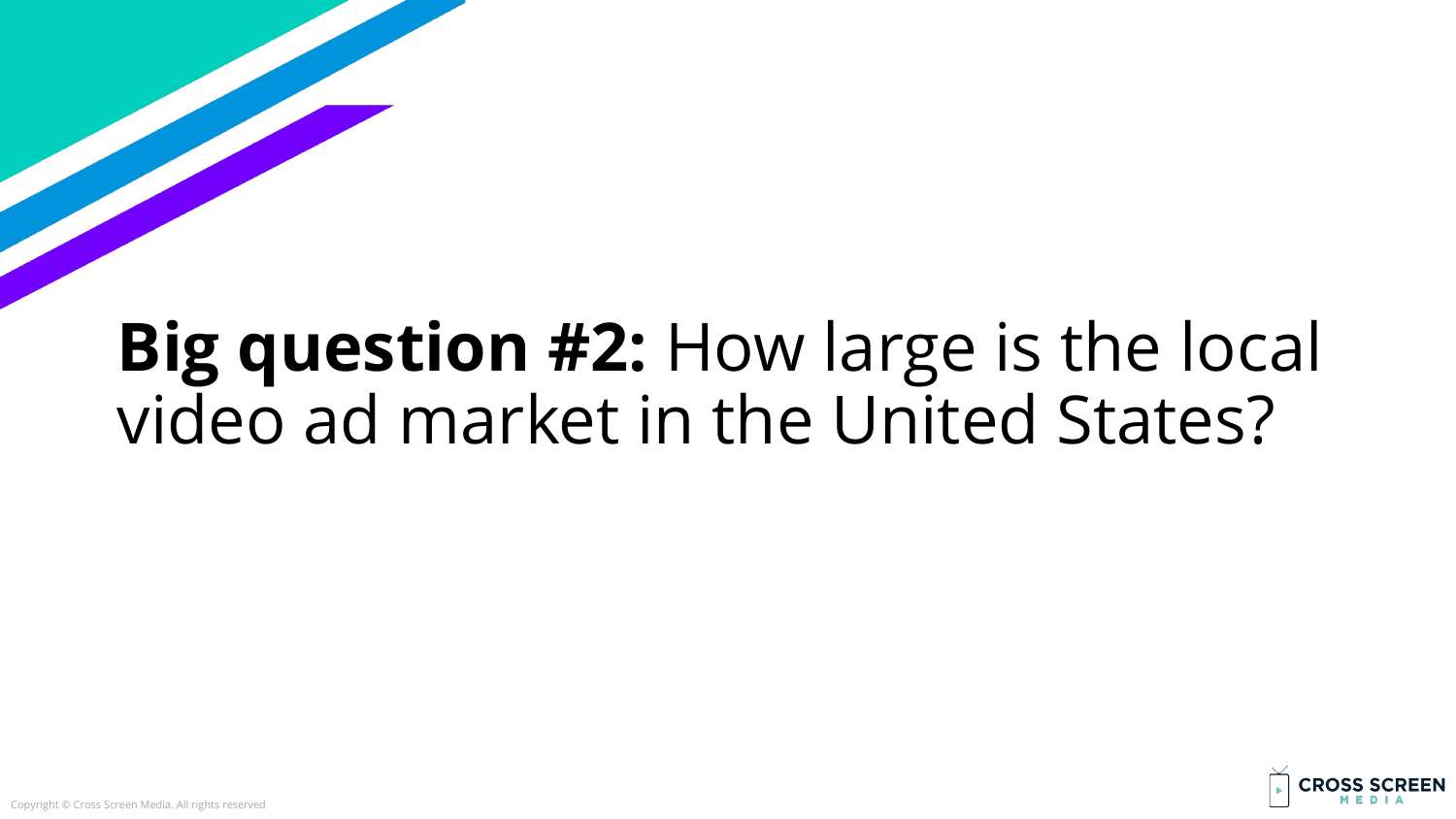#### **Local = 41% of U.S. video ad market**



Updated: 2022-Q1 Source: GroupM, eMarketer and internal

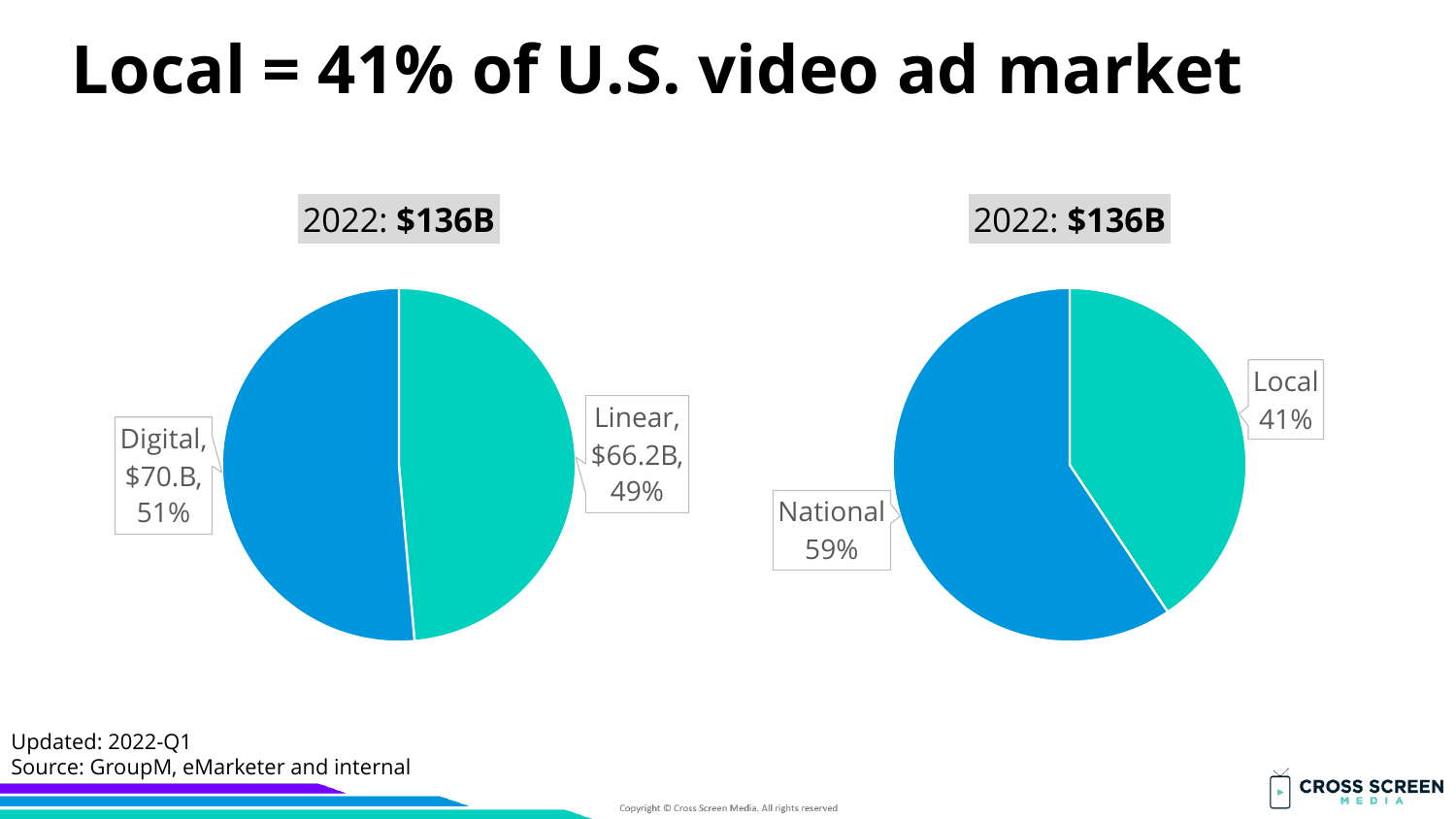### **National ≠ local right?**

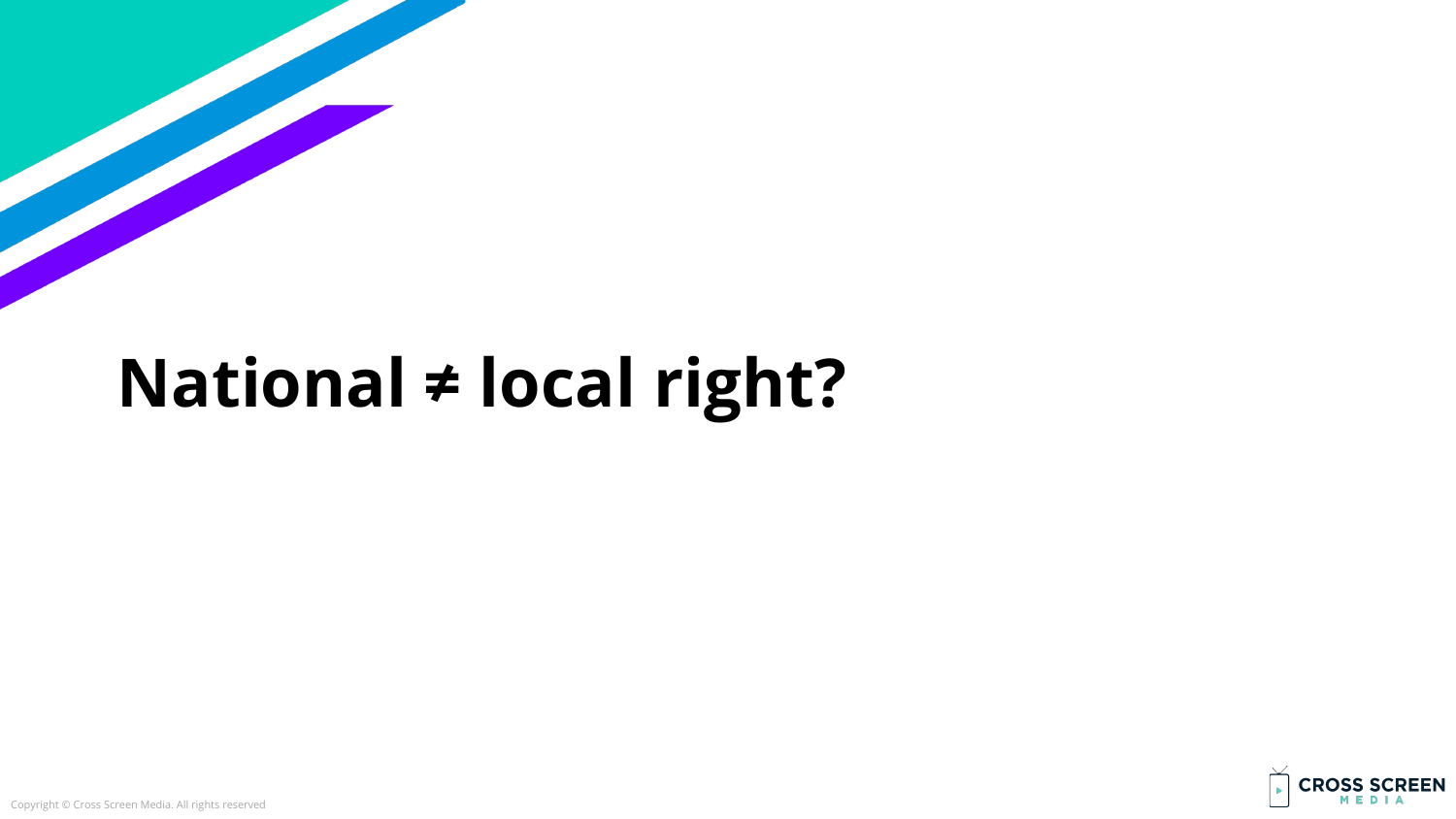# **Digital = 57% of local video ad market**



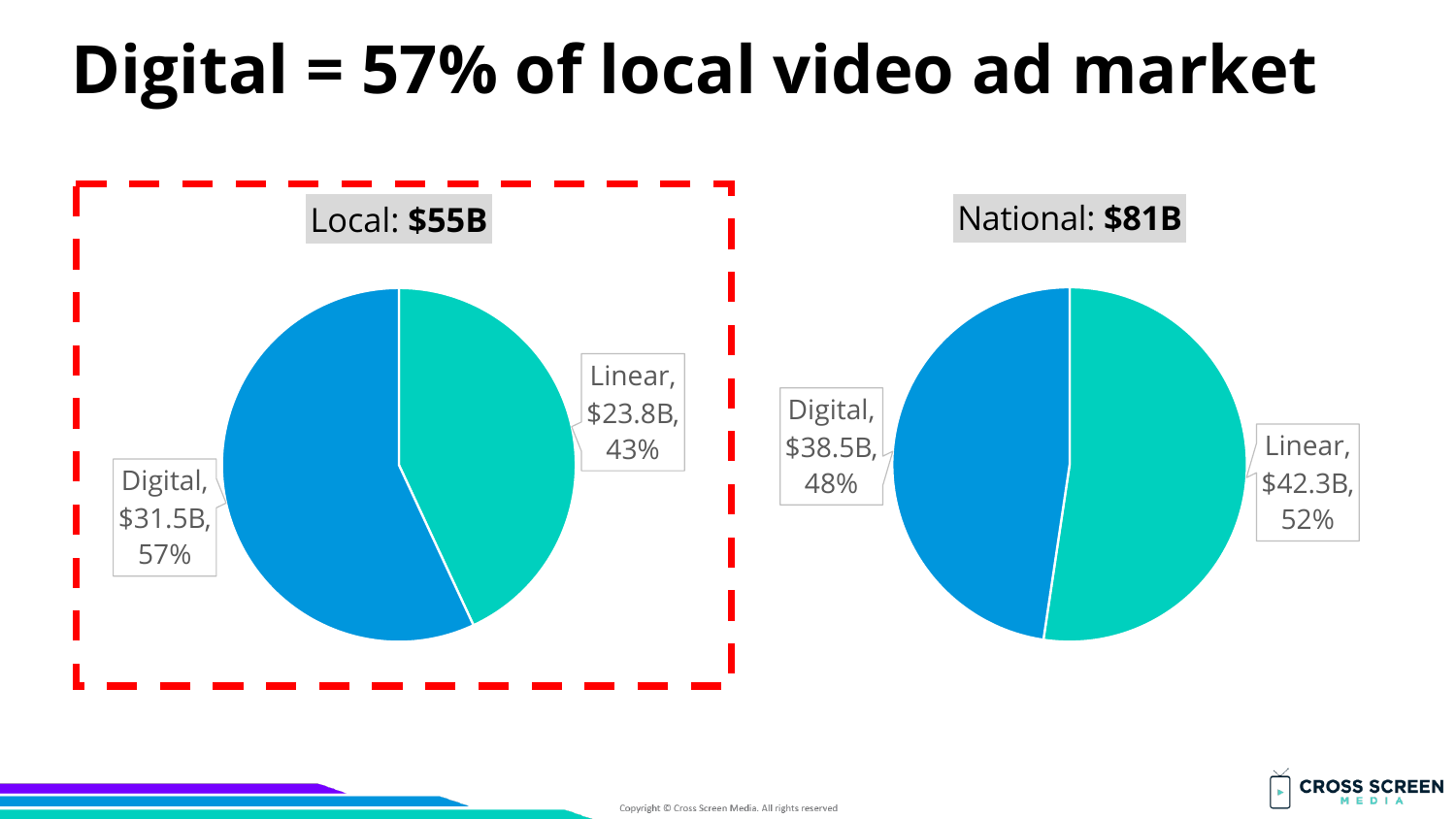#### **Broadcast is still king, but keep an eye on CTV/OTT (↑ 22% CAGR)**



Updated: 2022-Q1 Source: GroupM, eMarketer and internal

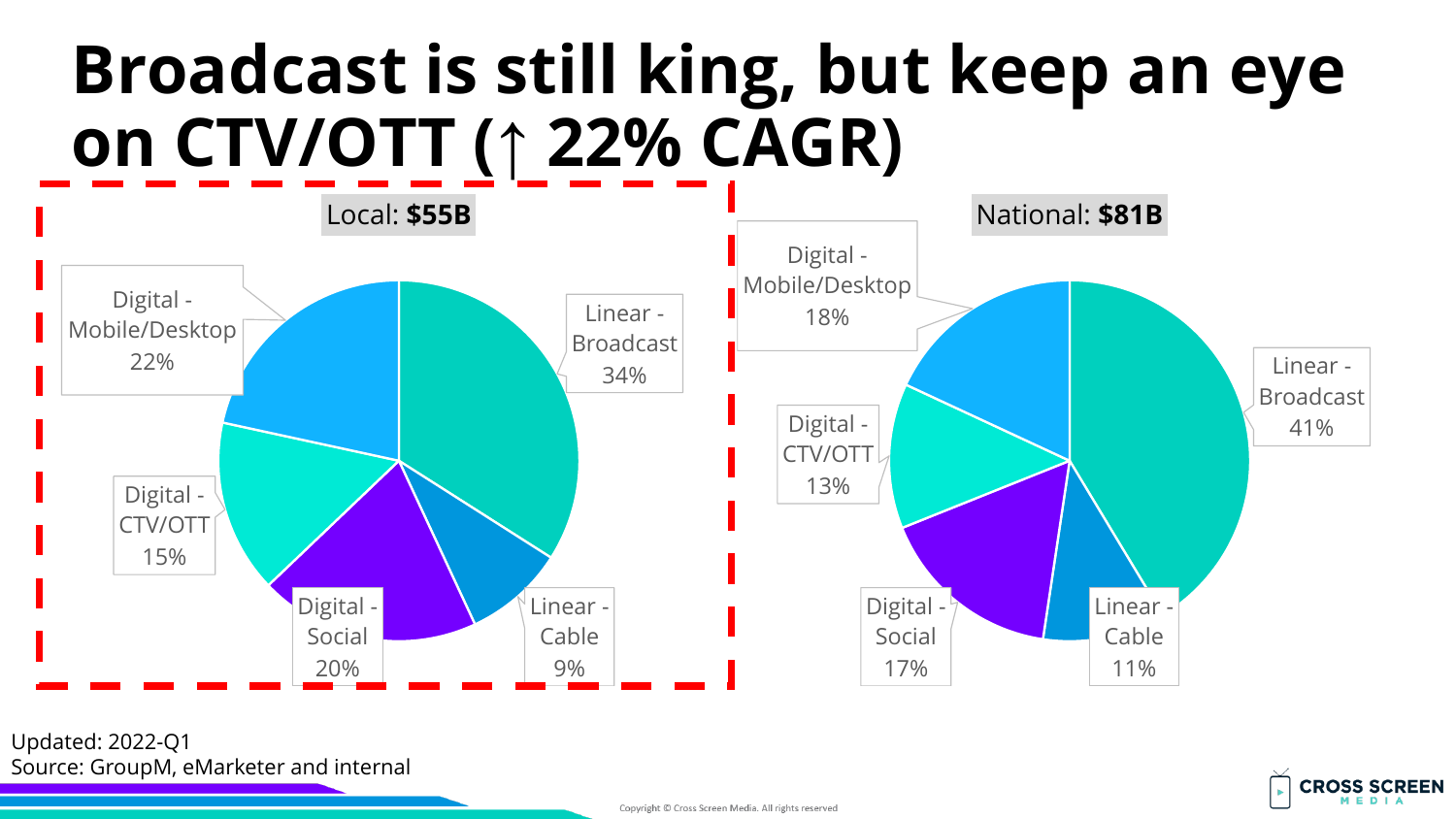#### **Big question #3:** Where is consumer attention?

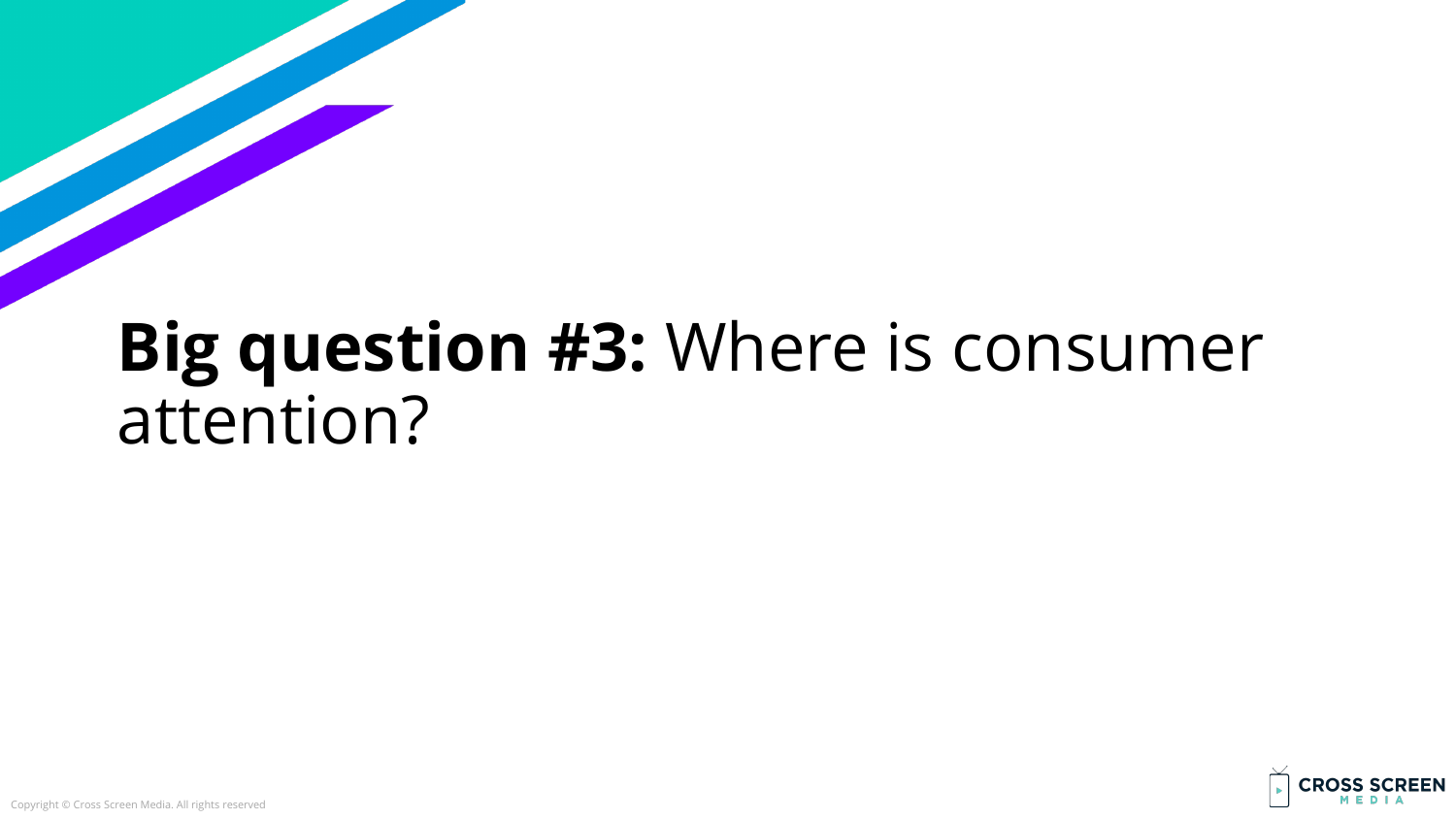#### **Streaming share of total TV time grew 52% since Borrell Miami 2020**



Nielsen Gauge (TV only): **January 2022**

Updated: 2022-Q1 Source: Nielsen

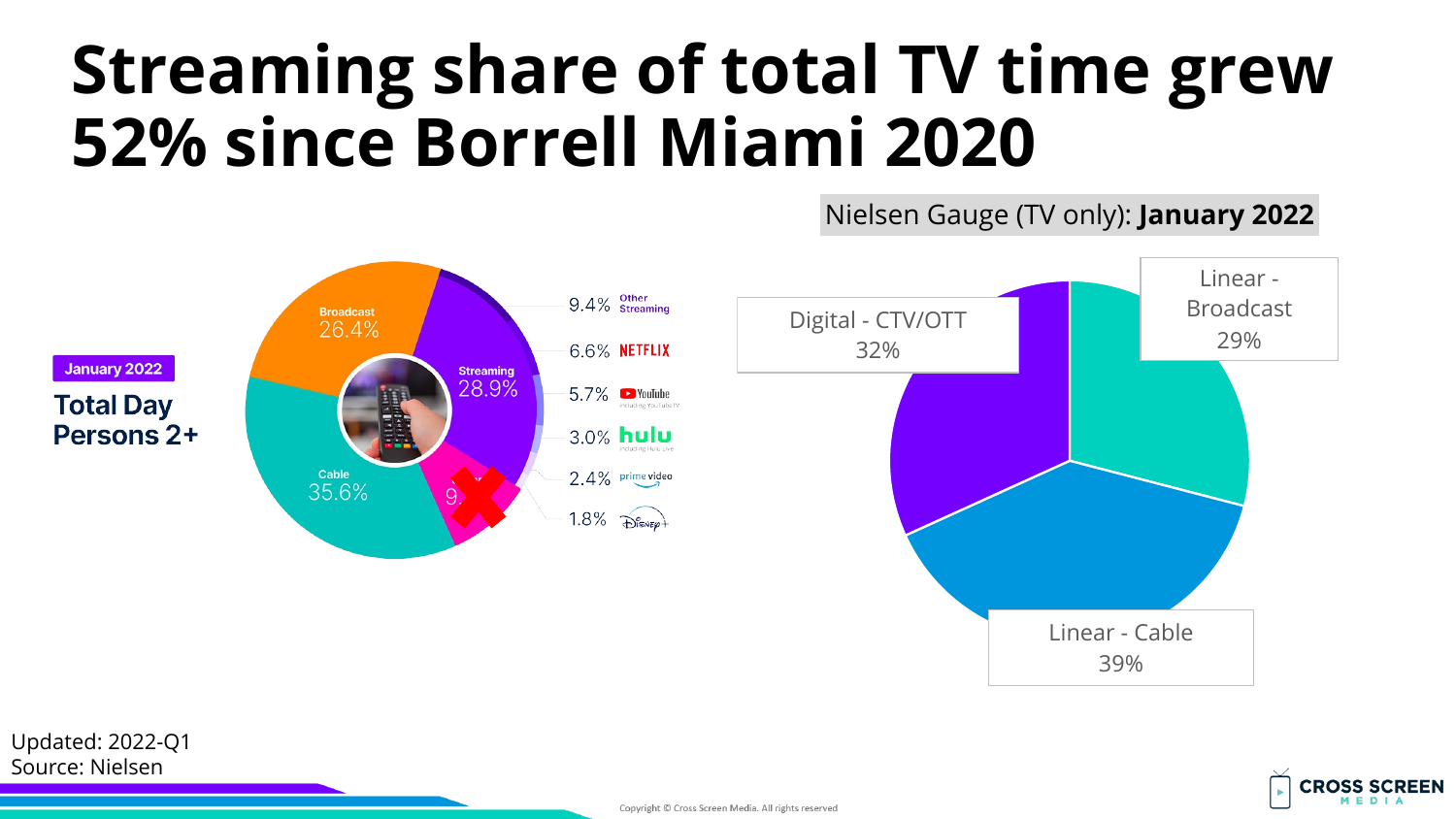#### **Big question #4:** Does video ad spend line up with consumer attention?

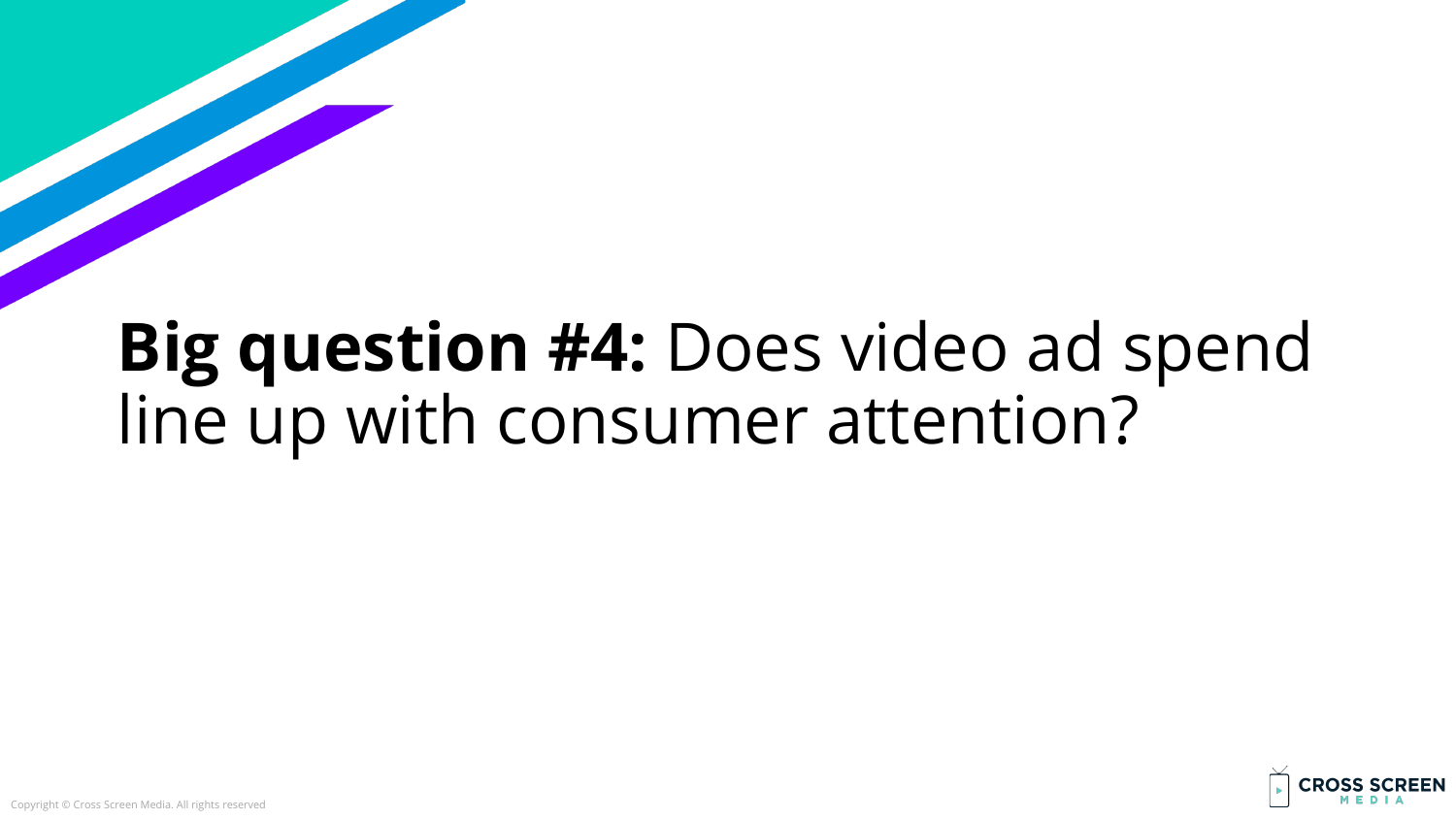#### **Media consumption and share of ad spend are disconnected**



Updated: 2022-Q1 Source: Nielsen, GroupM, eMarketer and internal

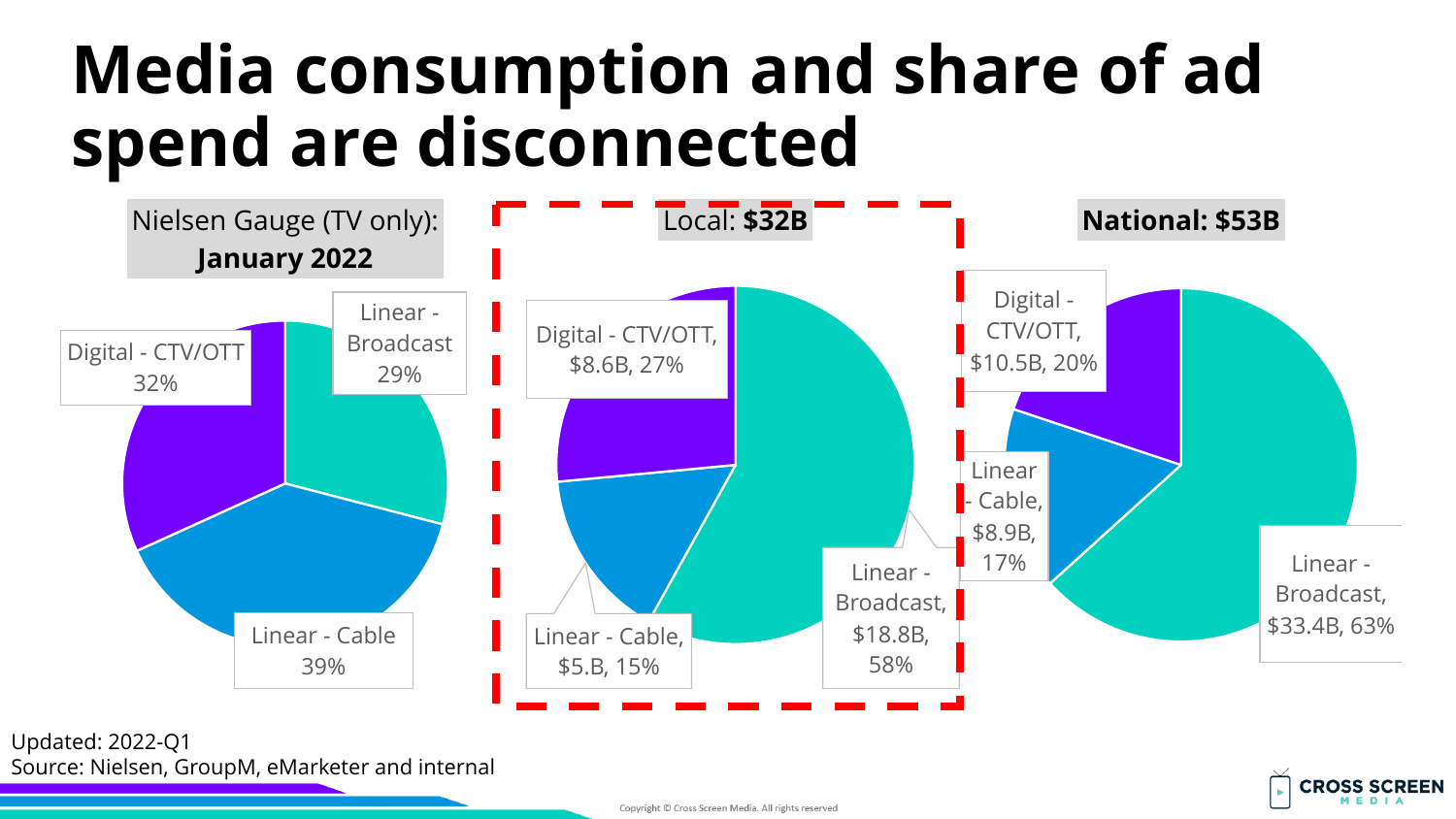#### **Big question #5:** How many local video ad buyers are there in the United States?

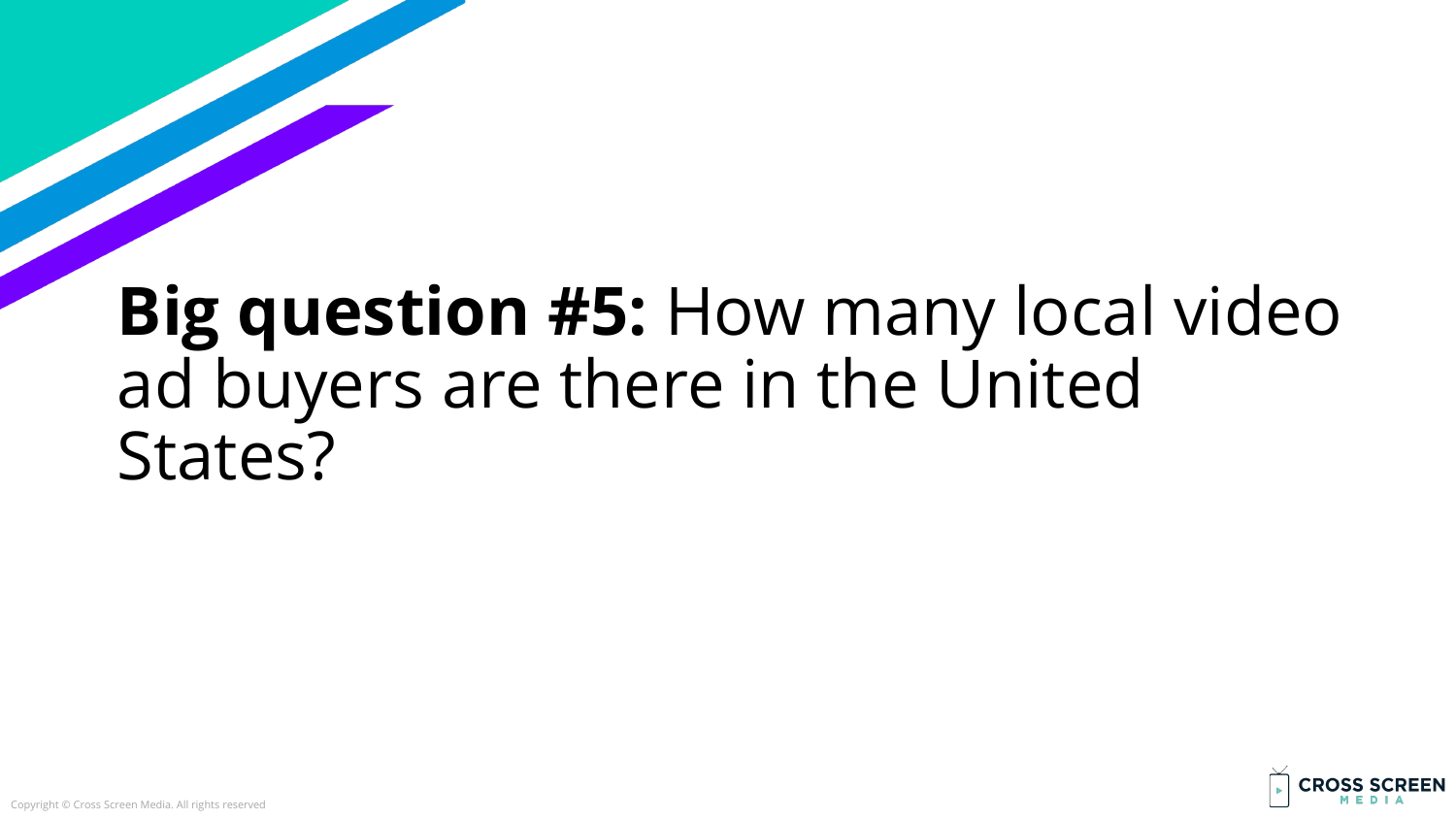# **Key assumptions**

#### **Spend per advertiser**

- Local TV **\$111,270** (Borrell)
- Local CTV/Mobile/Desktop **\$21,600** (Borrell)

Updated: 2022-Q1 Source: Borrell and Associates

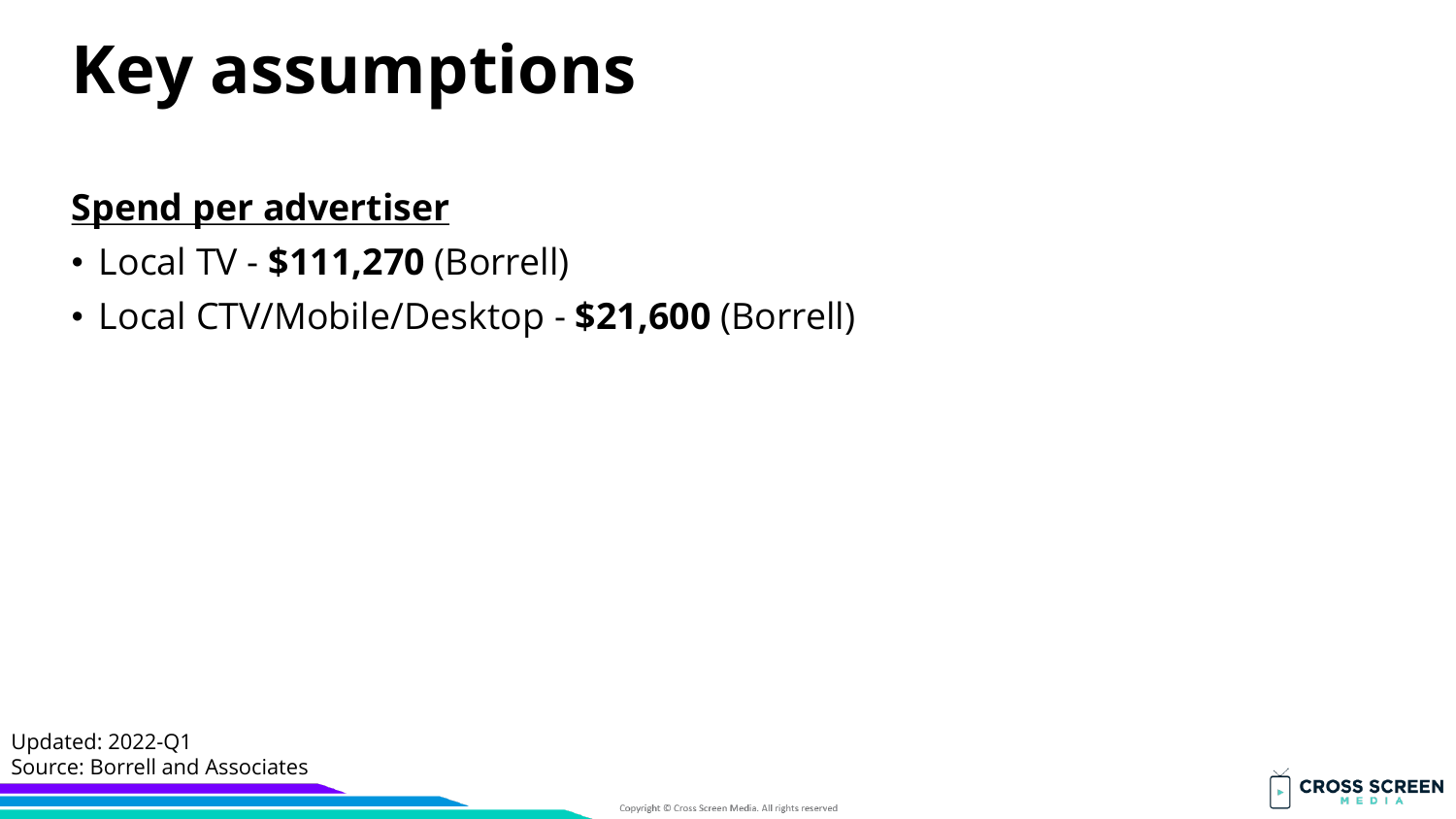#### **How many local video ad buyers are there in the United States?**

|                                                                                    |                    | AdS   | <b>Advertiser#</b> | \$/Advertiser       |
|------------------------------------------------------------------------------------|--------------------|-------|--------------------|---------------------|
| <b>National</b>                                                                    | Broadcast/Cable    | \$42B | 250                | \$170M              |
|                                                                                    | CTV/Mobile/Desktop | \$20B | 1,250              | \$20M               |
| Local                                                                              | Broadcast/Cable    | \$24B | 214K               | \$111K              |
|                                                                                    | CTV/Mobile/Desktop | \$21B | 951K               | \$22K               |
| Updated: 2022-Q1<br>Source: Borrell and Associates, GroupM, eMarketer and internal |                    |       |                    | <b>CROSS SCREEN</b> |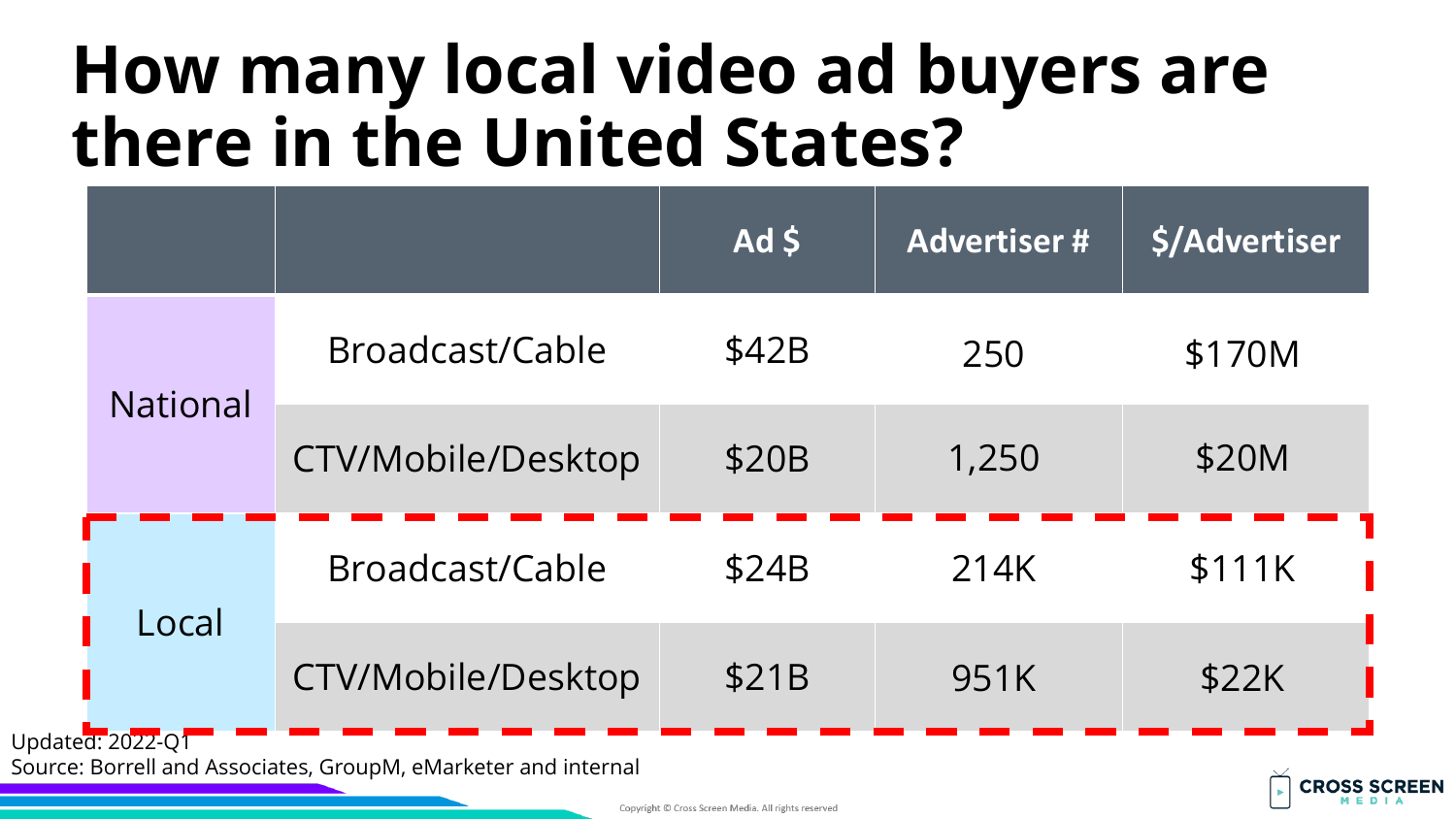#### **Local has ≈ 1M video advertisers**

|                         | Ad <sub>5</sub> | <b>Advertiser#</b> | \$/Advertiser |
|-------------------------|-----------------|--------------------|---------------|
| Linear TV only          | \$8.6B          | 77K                | \$111K        |
| All video               | \$18.2B         | 137K               | \$133K        |
| CTV/Mobile/Desktop only | \$17.6B         | 814K               | \$22K         |

Updated: 2022-Q1 Source: Borrell and Key fact: Facebook had ≈3M U.S. advertisers in late 2020!



Copyright © Cross Screen Media. All rights reserved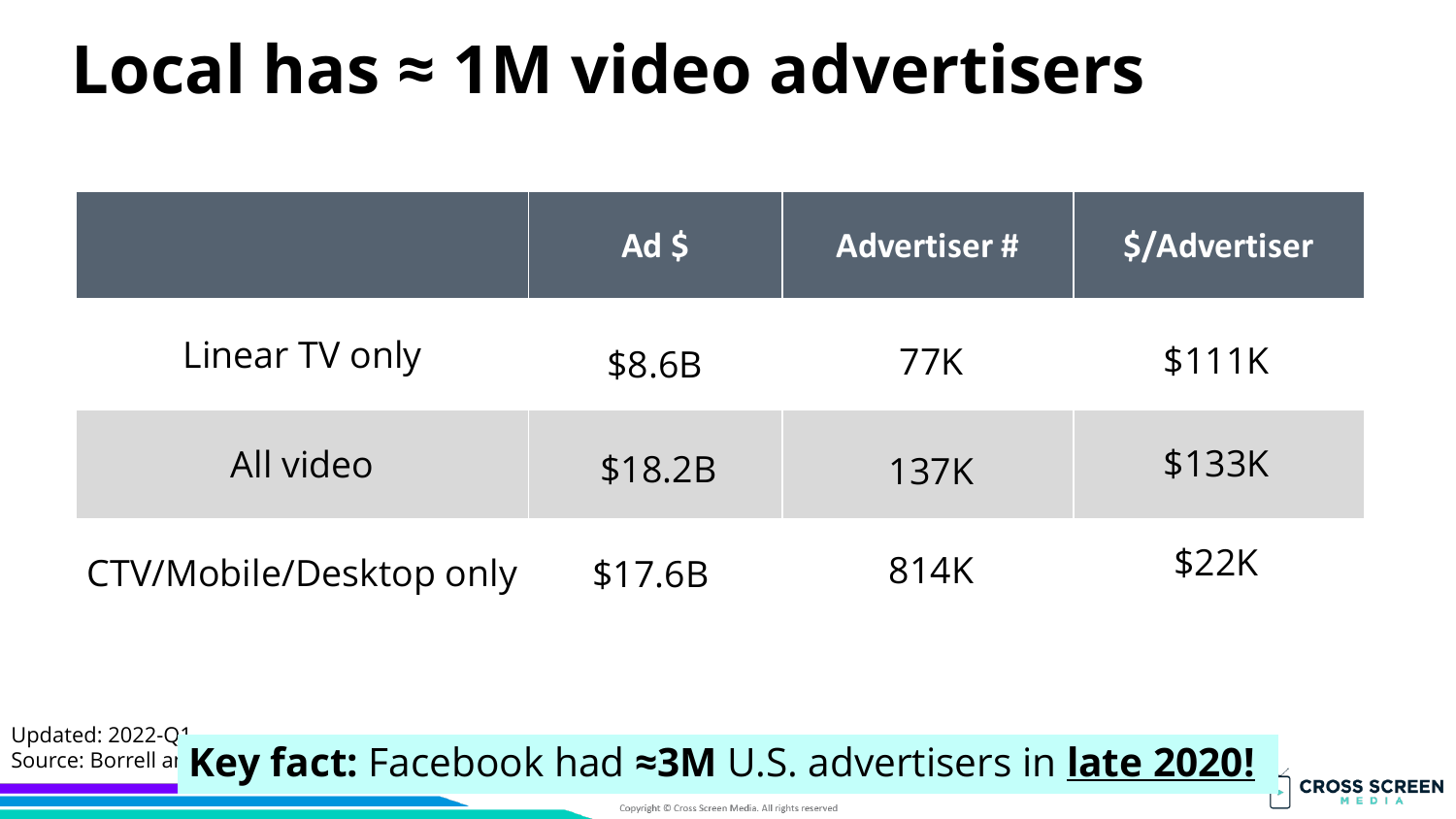#### **Local cross screen buyers account for 13% of # and 41% of \$**



#### Updated: 2022-Q1 Source: Borrell and Associates, GroupM, eMarketer and internal

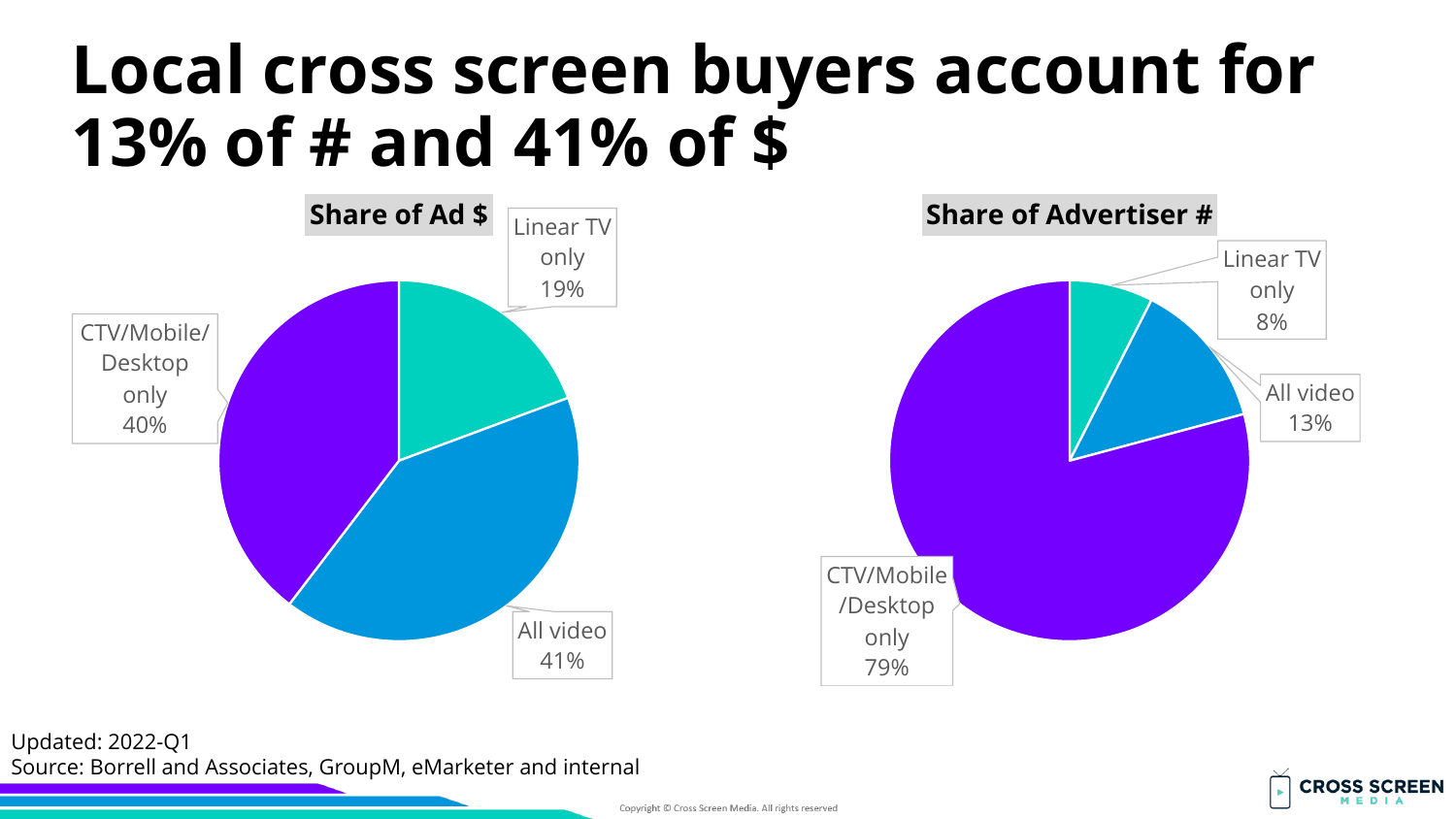#### **Big question #6:** What are the biggest challenges for video ad buyers and sellers?

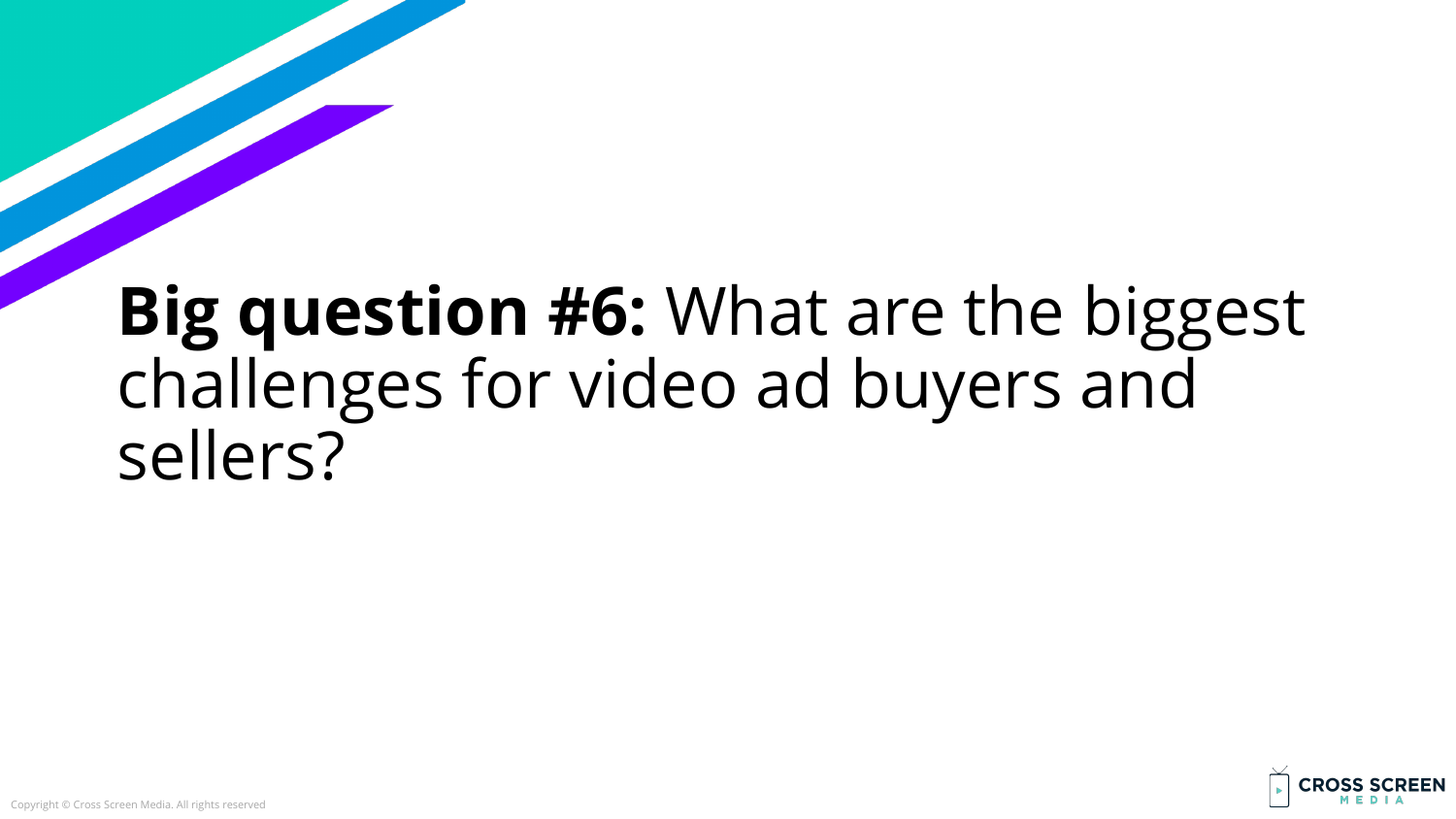## **The quest for incremental reach**



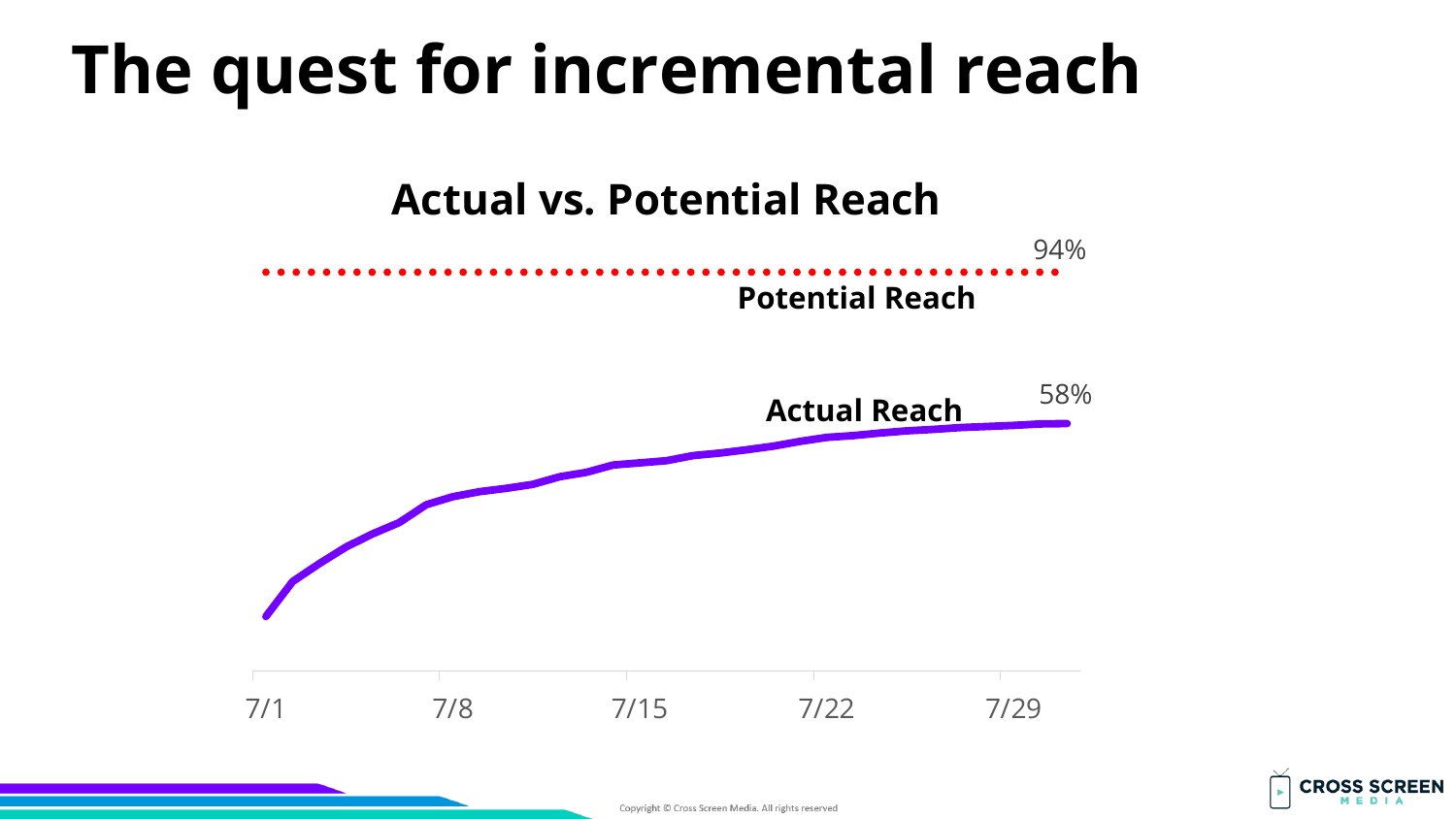Only **39%** of ad buyers are confident that they know the reach and frequency of their campaigns across screens.

Source: State of the Screens Industry Pulse, 2021

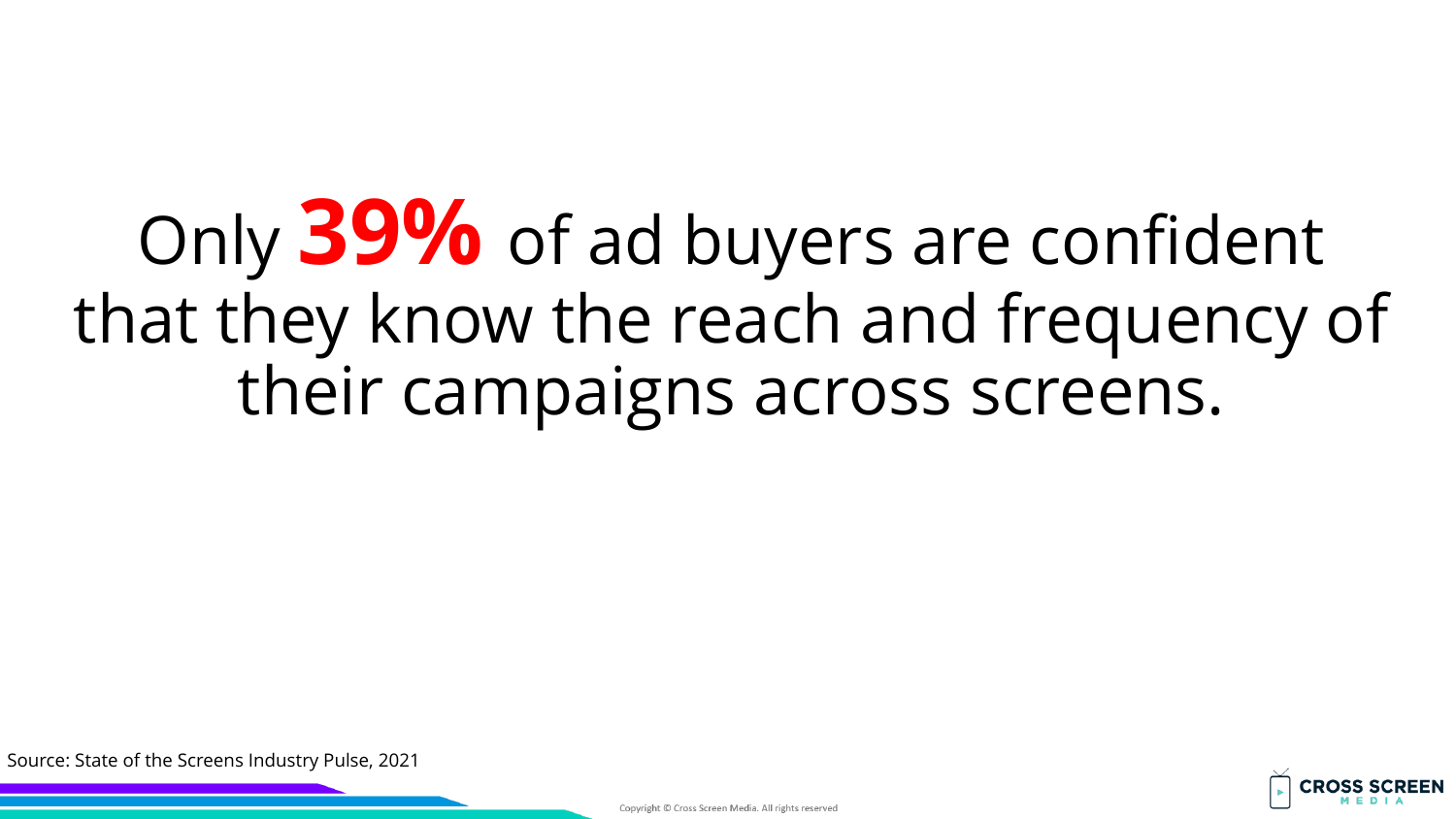## **All local video advertisers are asking similar questions**

- 1. How many of my targets can we reach on each screen type (broadcast, cable, streaming, etc.)?
- 2. Which networks/platforms (ABC, CNN, Roku, etc.) should we buy?
- 3. How many people did each screen reach?
- 4. How many targets did I miss?
- 5. What I can I do better the next time?

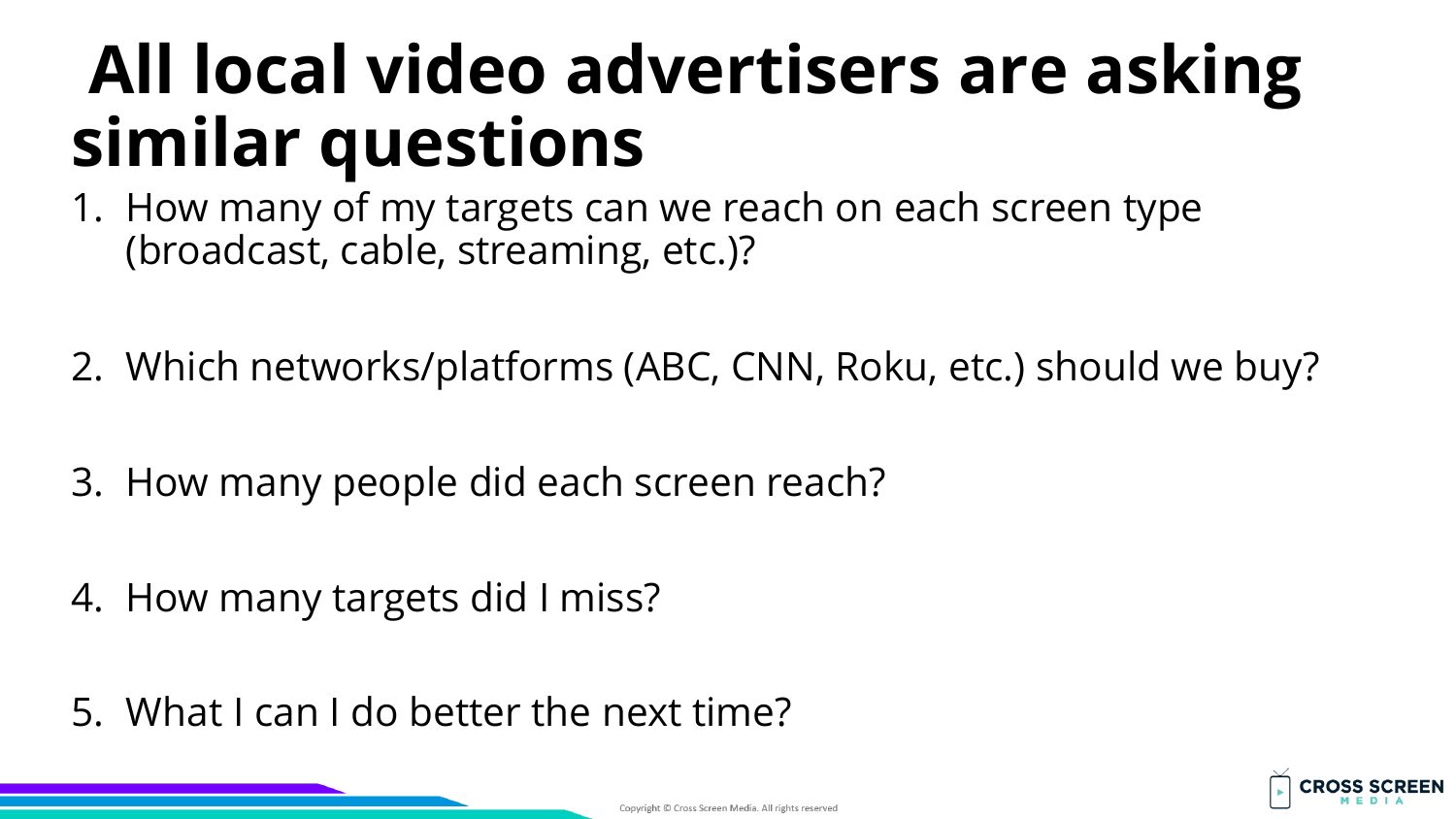#### **Big question #7:** What does the future look like?

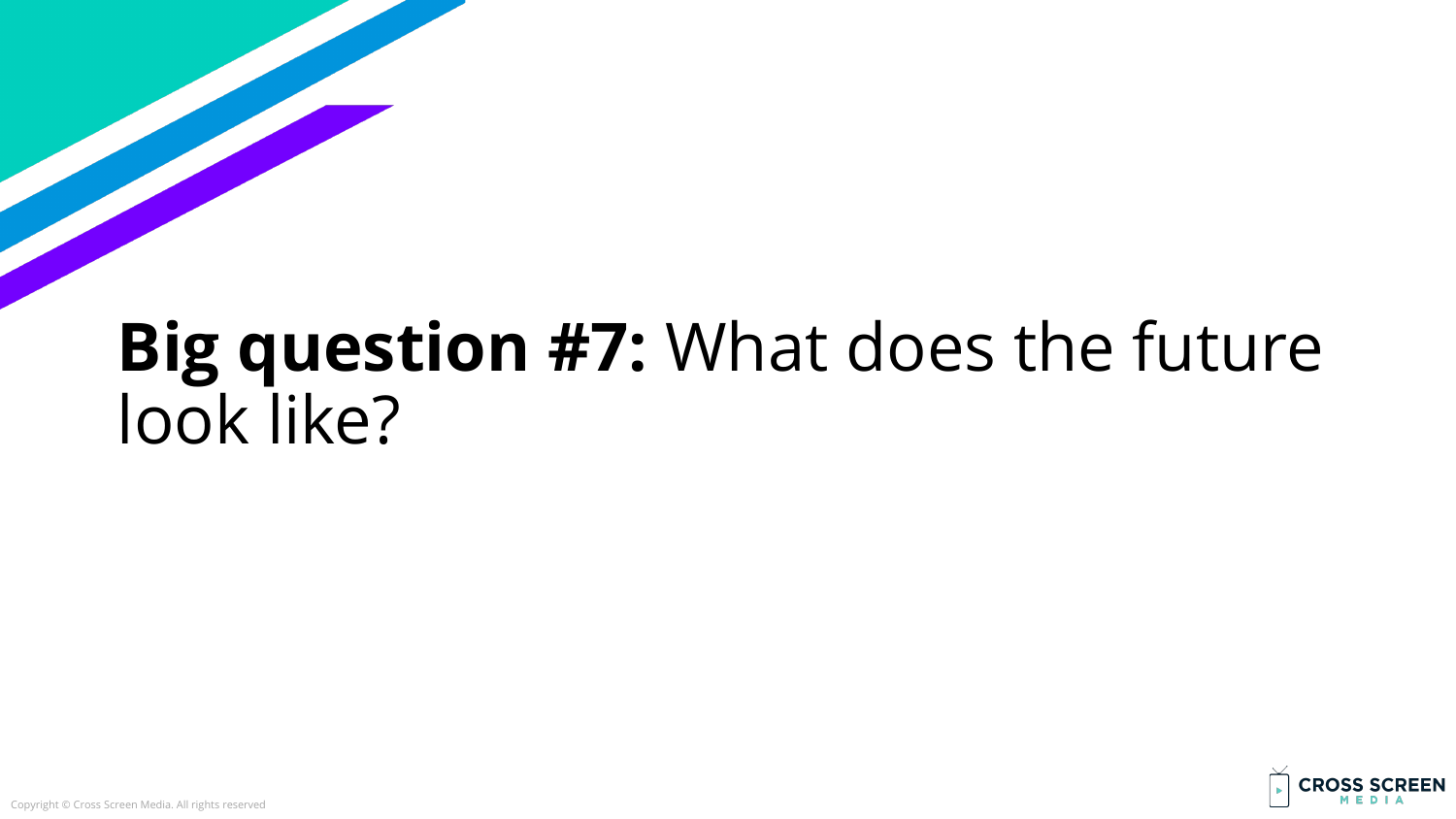#### **A Win for All Sides**



#### **Value to Advertiser**